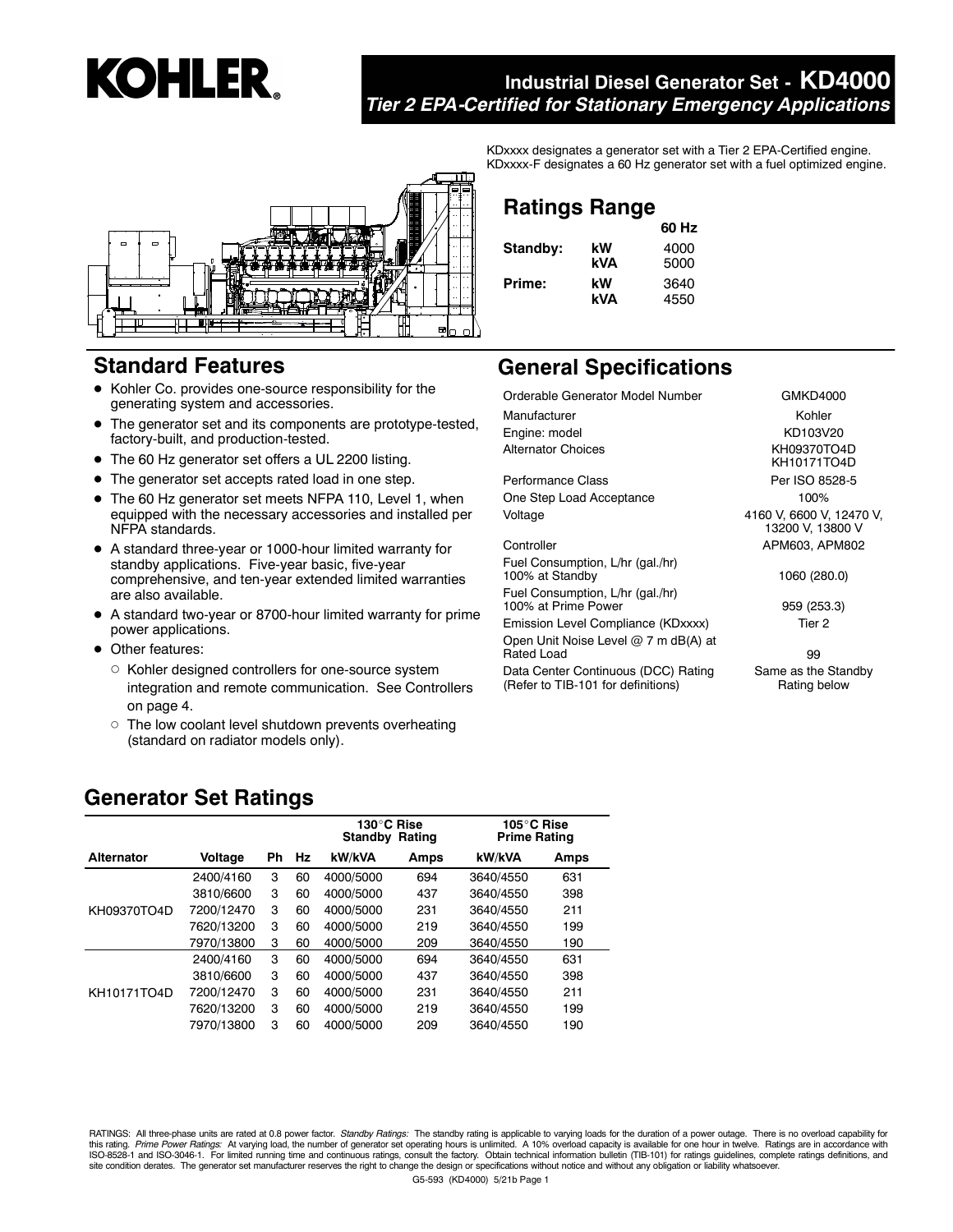

# **Industrial Diesel Generator Set - KD4000** *Tier 2 EPA-Certified for Stationary Emergency Applications*

| <b>Engine Specifications</b>                                       | 60 Hz                                 |  |
|--------------------------------------------------------------------|---------------------------------------|--|
| Manufacturer                                                       | Kohler                                |  |
| Engine: model                                                      | KD103V20                              |  |
| Engine: type                                                       | 4-Cycle, Turbocharged,<br>Intercooled |  |
| Cylinder arrangement                                               | $20-N$                                |  |
| Displacement, L (cu. in.)                                          | 103 (6304)                            |  |
| Bore and stroke, mm (in.)                                          | 175 x 215 (6.89 x 8.46)               |  |
| Compression ratio                                                  | 16.0:1                                |  |
| Piston speed, m/min. (ft./min.)                                    | 774 (2539)                            |  |
| Main bearings: quantity, type                                      | 9, Precision Half Shells              |  |
| Rated rpm                                                          | 1800                                  |  |
| Max. power at rated rpm, kWm (BHP)                                 | 4290 (5753)                           |  |
| Cylinder head material                                             | Cast Iron                             |  |
| Crankshaft material                                                | Steel                                 |  |
| Valve (exhaust) material                                           | Steel                                 |  |
| Governor: type, make/model                                         | <b>KODEC Electronic Control</b>       |  |
| Frequency regulation, no-load to-full load                         | Isochronous                           |  |
| Frequency regulation, steady state                                 | ±0.25%                                |  |
| Frequency                                                          | Fixed                                 |  |
| Air cleaner type, all models                                       | Dry                                   |  |
| <b>Lubricating System</b>                                          | 60 Hz                                 |  |
| <b>Type</b>                                                        | <b>Full Pressure</b>                  |  |
| Oil pan capacity with filter (initial fill),<br>$L$ (qt.) $\S$     | 700 (740)                             |  |
| Oil filter: quantity, type $\S$                                    | 10, Cartridge                         |  |
| Kohler recommends the use of Kohler Genuine oil and filters.<br>§. |                                       |  |
| <b>Fuel System</b>                                                 | 60 Hz                                 |  |

| <b>Fuel System</b>                                                   | 60 Hz                                               |
|----------------------------------------------------------------------|-----------------------------------------------------|
| Fuel supply line, min. ID, mm (in.)                                  | 25(1.0)                                             |
| Fuel return line, min. ID, mm (in.)                                  | 19 (0.75)                                           |
| Max. fuel flow, Lph (gph)                                            | 1200 (317)                                          |
| Min./max. fuel pressure at engine supply<br>connection, kPa (in. Hg) | $-30/30$ ( $-8.8/8.8$ )                             |
| Maximum diesel fuel lift, m (ft.)                                    | 3.7(12)                                             |
| Max. return line restriction, kPa (in. Hq)                           | 30(8.9)                                             |
| Fuel filter: quantity, type                                          | 3, Primary Engine Filter<br>2, Fuel/Water Separator |
| Recommended fuel                                                     | #2 Diesel ULSD                                      |

| <b>Fuel Consumption</b>     | 60 Hz                 |
|-----------------------------|-----------------------|
| Diesel, Lph (gph) at % load | <b>Standby Rating</b> |
| 100%                        | 1060 (280.0)          |
| 75%                         | 870 (230.0)           |
| 50%                         | 580<br>(153.3)        |
| 25%                         | (85.3)<br>323         |
| Diesel, Lph (gph) at % load | <b>Prime Rating</b>   |
| 100%                        | 959 (253.3)           |
| 75%                         | 774 (204.5)           |
| 50%                         | 530 (140.0)           |
| 25%                         | (79.1)<br>299         |

|                                                                                              | 60 Hz           | 60 Hz<br>Low NO <sub>x</sub> |  |
|----------------------------------------------------------------------------------------------|-----------------|------------------------------|--|
| <b>Radiator System</b>                                                                       |                 | EPA Tier 2 EPA Tier 2        |  |
| Ambient temperature, $^{\circ}$ C ( $^{\circ}$ F)                                            | 50 (122)        | 45 (113)                     |  |
| Engine jacket water capacity, L (gal.)                                                       | 400 (106)       |                              |  |
| Radiator system capacity, including<br>engine, L (gal.)                                      |                 | 1217 (321)                   |  |
| Engine jacket water flow, Lpm (gpm)                                                          | 2420 (640)      |                              |  |
| Heat rejected to cooling water at rated<br>kW, dry exhaust, kW (Btu/min.)                    | 1370<br>(77912) | 1450<br>(82462)              |  |
| Charge cooler water flow, Lpm (gpm)                                                          | 830 (220)       |                              |  |
| Heat rejected to charge cooling water at<br>rated kW, dry exhaust, kW (Btu/min.)             | 1170<br>(66538) | 1380<br>(78481)              |  |
| Water pump type                                                                              | Centrifugal     |                              |  |
| Fan diameter, including blades, mm (in.)                                                     | 2438 (96)       |                              |  |
| Fan, kWm (HP)                                                                                |                 | 120 (160.9)                  |  |
| Max. restriction of cooling air, intake and<br>discharge side of radiator, kPa (in. $H_2O$ ) | 0.125(0.5)      |                              |  |
| Remote Radiator System <sup>+</sup>                                                          |                 | 60 Hz                        |  |
| Exhaust manifold type                                                                        |                 | Dry                          |  |
|                                                                                              |                 |                              |  |

| LAHQUSL IHQHIIVIU IYPU                                                          | טוש                   |  |
|---------------------------------------------------------------------------------|-----------------------|--|
| Connection sizes:                                                               | Class 150 ANSI Flange |  |
| Water inlet/outlet, mm (in.)                                                    | 216 (8.5) Bolt Circle |  |
| Intercooler inlet/outlet, mm (in.)                                              | 178 (7.0) Bolt Circle |  |
| Static head allowable<br>above engine, kPa (ft. H <sub>2</sub> O)<br>250 (83.6) |                       |  |
| † Contact your local distributor for cooling system options and                 |                       |  |

specifications based on your specific requirements.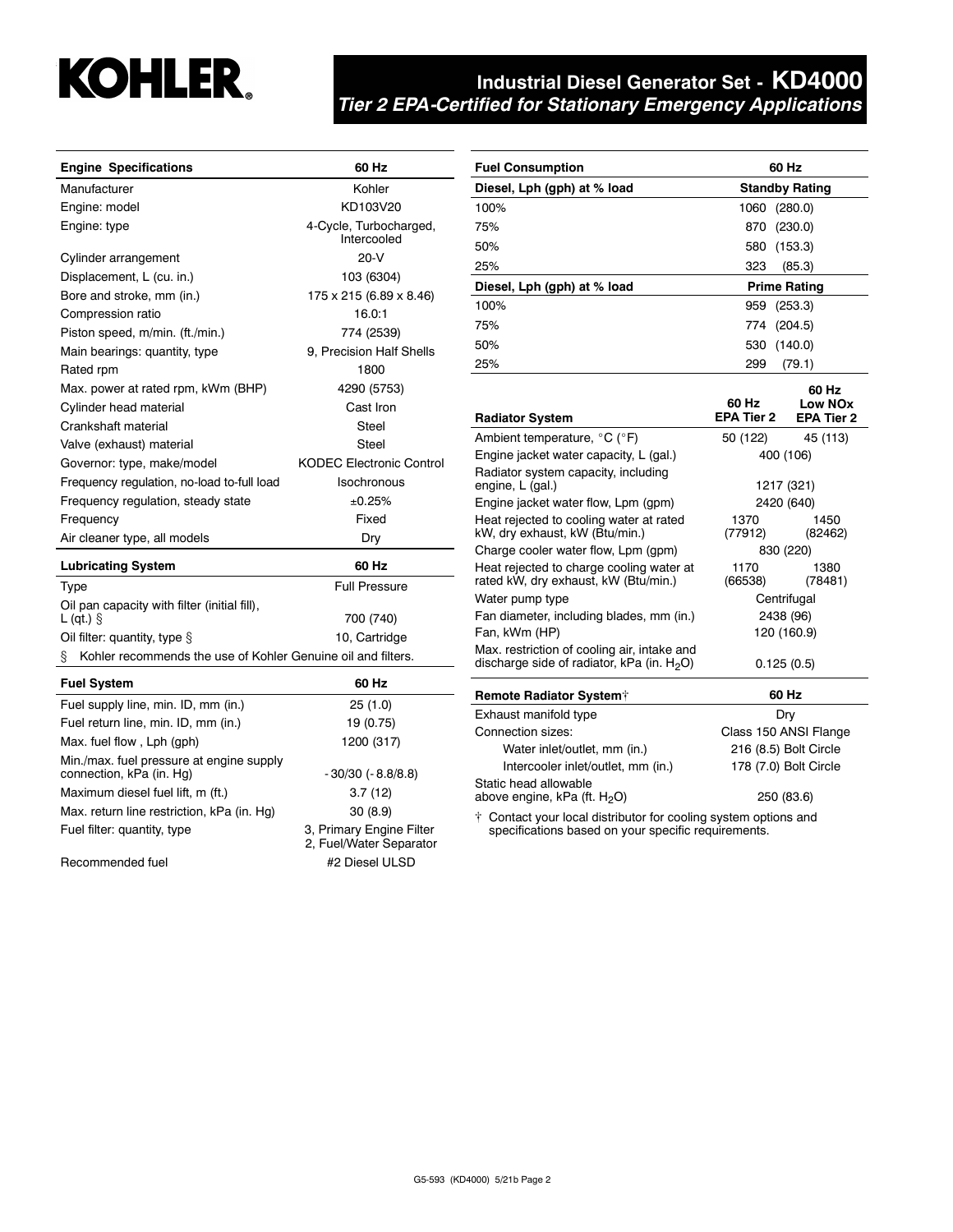# **KOHLER.**

# **Industrial Diesel Generator Set - KD4000** *Tier 2 EPA-Certified for Stationary Emergency Applications*

| <b>Exhaust System</b>                                                                                                | 60 Hz EPA<br>Tier II                                              | 60 Hz Low<br><b>Nox EPA</b><br>Tier II |  |
|----------------------------------------------------------------------------------------------------------------------|-------------------------------------------------------------------|----------------------------------------|--|
|                                                                                                                      | 853                                                               | 892                                    |  |
| Exhaust flow at rated kW, m <sup>3</sup> /min. (cfm)                                                                 | (30126)                                                           | (31499)                                |  |
| Exhaust temperature at rated kW at<br>25°C (77°F) ambient, dry exhaust,<br>$^{\circ}$ C ( $^{\circ}$ F)              | 480 (895)                                                         |                                        |  |
| Maximum allowable back pressure,                                                                                     |                                                                   |                                        |  |
| kPa (in. Hg)                                                                                                         | 8.5(2.5)                                                          |                                        |  |
| Exh. outlet size at eng. hookup, mm<br>(in.)                                                                         | See ADV drawing                                                   |                                        |  |
| <b>Electrical System</b>                                                                                             | 60 Hz                                                             |                                        |  |
| Battery charging alternator:                                                                                         |                                                                   |                                        |  |
| Ground (negative/positive)                                                                                           | Negative                                                          |                                        |  |
| Volts (DC)                                                                                                           | 24                                                                |                                        |  |
| Ampere rating                                                                                                        | 140                                                               |                                        |  |
| Starter motor qty. at starter motor<br>power rating, rated voltage (DC)                                              | Standard: 2 @ 9 kW, 24;<br>Redundant (optional);<br>2 @ 15 kW, 24 |                                        |  |
| Battery, recommended cold cranking<br>amps (CCA):                                                                    |                                                                   |                                        |  |
| Quantity, CCA rating each, type<br>(with standard starters)                                                          | 4, 1110, AGM                                                      |                                        |  |
| Quantity, CCA rating each, type<br>(with redundant starters)                                                         | 8, 1110, AGM                                                      |                                        |  |
| Battery voltage (DC)                                                                                                 | 12                                                                |                                        |  |
| <b>Air Requirements</b>                                                                                              | 60 Hz EPA<br>Tier II                                              | 60 Hz Low<br><b>Nox EPA</b><br>Tier II |  |
| Radiator-cooled cooling air,<br>m <sup>3</sup> /min. (scfm)‡                                                         | 4106 (145000)                                                     |                                        |  |
| Cooling air required for generator set<br>when equipped with city water cooling<br>or remote radiator, based on 14°C |                                                                   |                                        |  |
| (25°F) rise, m <sup>3</sup> /min. (scfm) $\ddagger$                                                                  | 1469 (51868)                                                      |                                        |  |
|                                                                                                                      | 322                                                               | 343                                    |  |
| Combustion air, m <sup>3</sup> /min. (cfm)                                                                           | (11361)                                                           | (12120)                                |  |
| Heat rejected to ambient air:                                                                                        |                                                                   |                                        |  |
| Engine, kW (Btu/min.)                                                                                                | 220 (12511)                                                       |                                        |  |
| Alternator, kW (Btu/min.)                                                                                            | 193.3 (11000)                                                     |                                        |  |
| ‡ Air density = 1.20 kg/m <sup>3</sup> (0.075 lbm/ft <sup>3</sup> )                                                  |                                                                   |                                        |  |

| <b>Alternator Specifications</b> |                                          | 60 Hz                                                      |  |  |
|----------------------------------|------------------------------------------|------------------------------------------------------------|--|--|
| <b>Type</b>                      |                                          | 4-Pole, Rotating-Field                                     |  |  |
| Exciter type                     |                                          | Brushless, Permanent-<br><b>Magnet Pilot Exciter</b>       |  |  |
| Voltage regulator                |                                          | Solid-State, Volts/Hz                                      |  |  |
| Insulation:                      |                                          | NEMA MG1, UL 1446,<br>Vacuum Pressure<br>Impregnated (VPI) |  |  |
| Material                         |                                          | Class H, Synthetic,<br>Nonhygroscopic                      |  |  |
| Temperature rise                 |                                          | 130°C, 150°C Standby                                       |  |  |
| Bearing: quantity, type          |                                          | 2, Sealed                                                  |  |  |
| Coupling type                    |                                          | Coupling                                                   |  |  |
| Amortisseur windings             |                                          | Full                                                       |  |  |
| Alternator winding type          |                                          | Form Wound                                                 |  |  |
| Rotor balancing                  |                                          | 125%                                                       |  |  |
|                                  | Voltage regulation, no-load to full-load | ±0.25%                                                     |  |  |
| Unbalanced load capability       |                                          | 100% of Rated<br><b>Standby Current</b>                    |  |  |
| Peak motor starting kVA:         |                                          | (35% dip for<br>voltages below)                            |  |  |
| 13800 V                          | KH09370TO4D                              | 11673                                                      |  |  |
| 12470 V                          | KH10171TO4D                              | 12179                                                      |  |  |

# **Alternator Standard Features**

- The pilot-excited, permanent magnet (PM) alternator provides superior short-circuit capability.
- All models are brushless, rotating-field alternators.
- NEMA MG1, IEEE, and ANSI standards compliance for temperature rise and motor starting.
- Sustained short-circuit current of up to 300% of the rated current for up to 10 seconds.
- **•** Sustained short-circuit current enabling downstream circuit breakers to trip without collapsing the alternator field.
- Self-ventilated and dripproof construction.
- Superior voltage waveform from two-thirds pitch windings and skewed stator.
- Brushless alternator with brushless pilot exciter for excellent load response.

**NOTE:** See TIB- 102 Alternator Data Sheets for alternator application data and ratings, efficiency curves, voltage dip with motor starting curves, and short circuit decrement curves.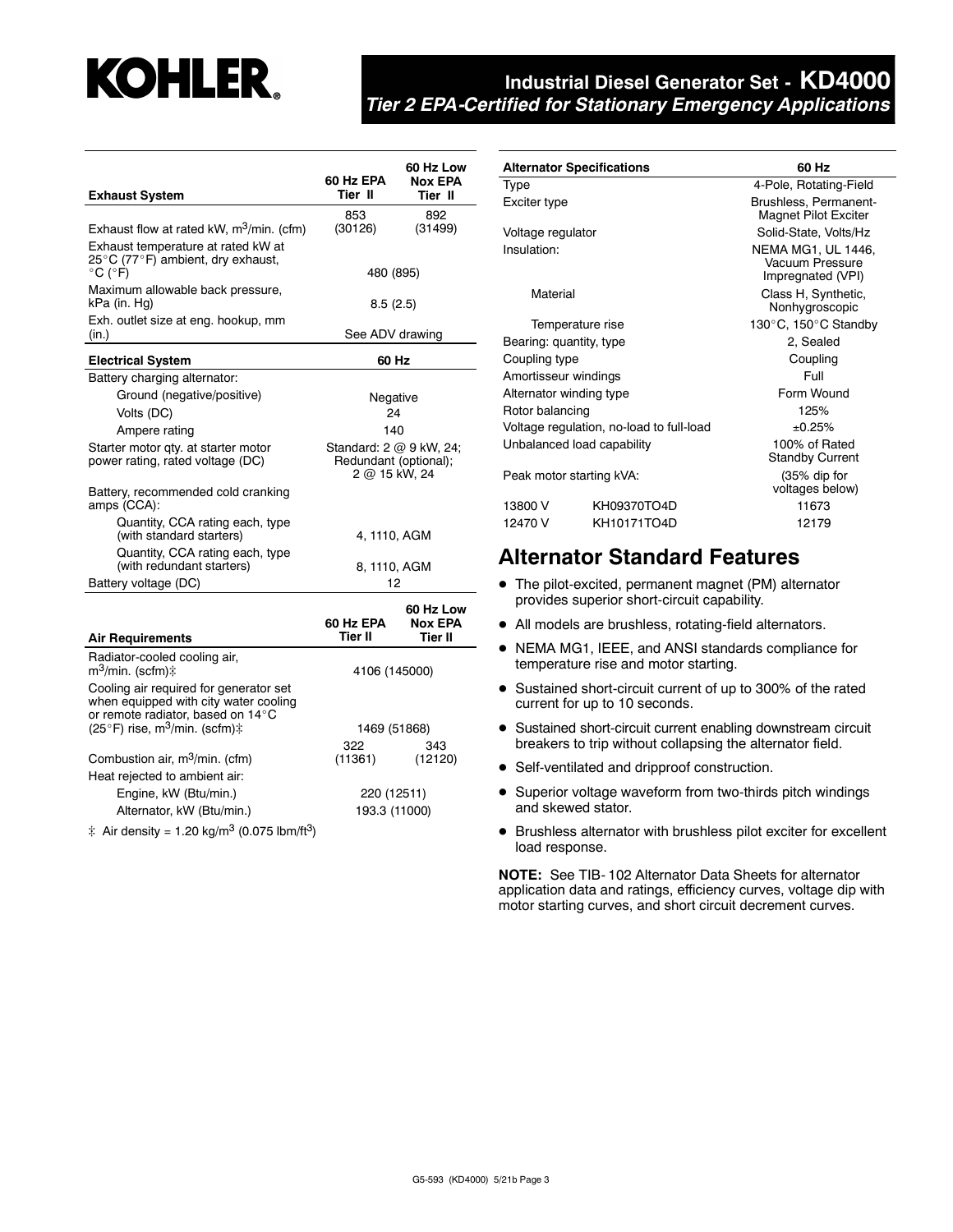

# **Industrial Diesel Generator Set - KD4000** *Tier 2 EPA-Certified for Stationary Emergency Applications*

# **Controllers**



#### **APM802 Controller**

Provides advanced control, system monitoring, and system diagnostics for optimum performance and compatibility.

- 12-inch graphic display with touch screen and menu control provide easy local data access
- Measurements are selectable in metric or English units
- $\bullet$ User language is selectable
- Two USB ports allow connection of a flash drive, mouse, or keypad
- Electrical data, mechanical data, and system settings can be saved to a flash drive
- Ethernet port allows connection to a PC type computer or Ethernet switch
- The controller supports Modbus® RTU and TCP protocols
- NFPA 110 Level 1 capability

Refer to G6-152 for additional controller features and accessories.

Modbus<sup>®</sup> is a registered trademark of Schneider Electric.

# **KOHI ED**

#### **APM603 Controller**

Provides advanced control, system monitoring, and system diagnostics for optimum performance and compatibility.

- 7-inch graphic display with touch screen and menu control provides easy local data access
- Measurements are selectable in metric or English units
- Paralleling capability to control up to 8 generators on an isolated bus with first-on logic, synchronizer, kW and kVAR load sharing, and protective relays
- Note: Parallel with other APM603 controllers only
- Generator management to turn paralleled generators off and on as required by load demand
- Load management to connect and disconnect loads as required
- $\bullet$ Controller supports Modbus® RTU, Modbus® TCP, SNMP and BACnet
- Integrated voltage regulator with ±0.25% regulation
- $\bullet$ Built-in alternator thermal overload protection
- $\bullet$  UL-listed overcurrent protective device
- NFPA 110 Level 1 capability

Refer to G6-162 for additional controller features and accessories.

BACNet<sup>®</sup> is a registered trademark of ASHRAE.

# **Codes and Standards**

- Engine- generator set is designed and manufactured in facilities certified to ISO 9001.
- $\bullet$  Generator set meets NEMA MG1, BS5000, ISO, DIN EN, and IEC standards, NFPA 110.
- Engine generator set is tested to ISO 8528-5 for transient response.
- The generator set and its components are prototype-tested, factory-built, and production-tested.

# **Third-Party Compliance**

● Tier 2 EPA-Certified for Stationary Emergency Applications

#### **Available Approvals and Listings**

- CSA Certified
- **IBC** Seismic Certification
- $\Box$  UL 2200 Listing
- **cULus Listing (fuel tanks only)**

# **Warranty Information**

- A standard three-year or 1000-hour limited warranty for standby applications. Five-year basic, five-year comprehensive, and ten-year extended limited warranties are also available.
- $\bullet$  A standard two-year or 8700-hour limited warranty for prime power applications.

#### **Available Warranties for Standby Applications**

- □ 5-Year Basic Limited Warranty
- 5-Year Comprehensive Limited Warranty
- 10-Year Major Components Limited Warranty

#### **Standard Features**

- $\bullet$ Closed Crankcase Ventilation (CCV) Filters
- $\bullet$ Customer Connection
- $\bullet$ Local Emergency Stop Switch
- $\bullet$ Oil Drain and Coolant Drain Extension
- $\bullet$ Operation and Installation Literature
- $\bullet$ Fan Bearing Grease Extension
- $\bullet$ Fuel/Water Separator
- **•** Spring Isolation Under the Skid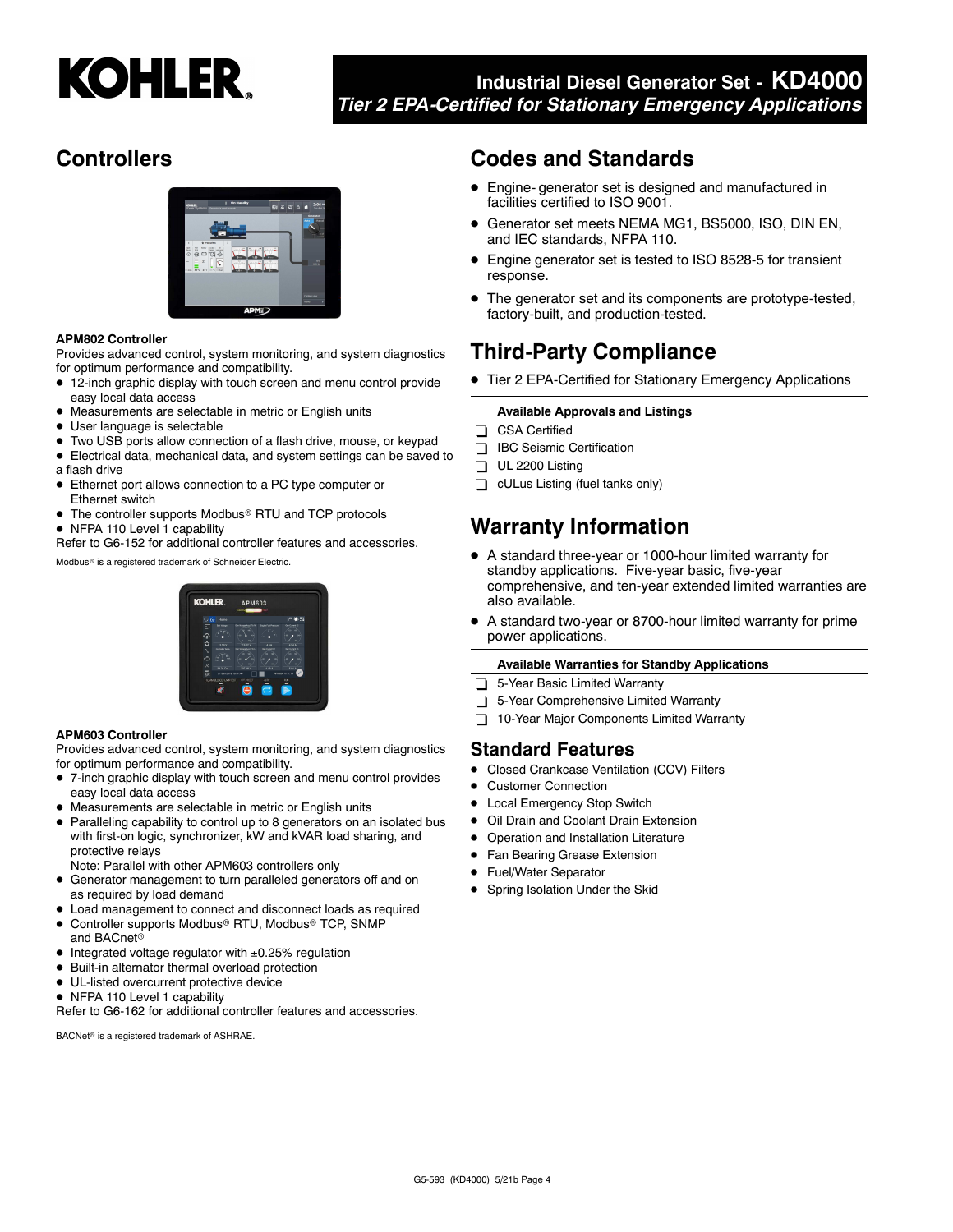

# **Industrial Diesel Generator Set - KD4000** *Tier 2 EPA-Certified for Stationary Emergency Applications*

### **Available Options**

|     | <b>Engine Type</b>                                    | <b>Electrical System</b>                                               |
|-----|-------------------------------------------------------|------------------------------------------------------------------------|
|     | KDxxxx Tier 2 EPA-Certified Engine                    | Battery, AGM (kit with qty. 4, loose)                                  |
|     | KDxxxx-F Fuel Optimized Engine                        | Battery Charger (loose)                                                |
| l 1 | KDxxxx Tier 2 NOx Optimized EPA-Certified Engine      | Battery Racks (loose)                                                  |
|     | (contact factory)                                     | <b>Battery Cables</b>                                                  |
|     | <b>Approvals and Listings</b>                         | <b>Redundant Starters</b>                                              |
|     | <b>CSA Certified</b>                                  | <b>Fuel System</b>                                                     |
|     | <b>IBC Seismic Certification</b>                      | <b>Flexible Fuel Lines</b>                                             |
|     | UL 2200 Listing                                       | Restriction Gauge (for fuel/water separator)                           |
|     | cULus Listing (fuel tanks only)                       | Literature                                                             |
|     | <b>Open Unit</b>                                      | General Maintenance                                                    |
|     | Exhaust Silencer, Hospital (kit: PA-361626)           | <b>NFPA 110</b>                                                        |
|     | Exhaust Silencer, Critical (kits: PA-361625 qty. 2)   | Overhaul                                                               |
|     | Flexible Exhaust Connector, Stainless Steel           | Production                                                             |
|     | <b>Controller</b>                                     | <b>Miscellaneous</b>                                                   |
|     | Input/Output, Digital                                 | Air Cleaner, Heavy Duty (loose)                                        |
|     | Load Shed (APM802 only)                               | Air Cleaner Restriction Indicator                                      |
| LΙ  | <b>Manual Key Switch</b>                              | Automatic Oil Replenishment System                                     |
|     | Remote Emergency Stop Switch                          | <b>Rated Power Factor Testing</b>                                      |
|     | Lockable Emergency Stop Switch                        |                                                                        |
|     | Remote Serial Annunciator Panel                       | <b>Warranty (Standby Applications only)</b>                            |
|     | <b>Cooling System</b>                                 | 5-Year Basic Limited Warranty<br>5-Year Comprehensive Limited Warranty |
|     | Block Heater; 10500 W, 208 V, (Select 1 Ph or 3 Ph) * |                                                                        |
| H   | Block Heater; 12000 W, 240 V, (Select 1 Ph or 3 Ph) * | 10-Year Major Components Limited Warranty                              |
|     | * Required for Ambient Temperatures Below 5°C (41°F). | Other                                                                  |
|     | ⊔                                                     |                                                                        |

 $\Box$ 

#### **Dimensions and Weights**

## Overall Size, max., L x W x H, mm (in.): 8168 x 3172 x 3451 Weight, radiator model, max. wet, kg (lb.):

 $(321.6 \times 124.9 \times 135.9)$ <br> $35199 (77631)$ 



NOTE: This drawing is provided for reference only and should not be used for planning installation. Contact your local distributor for more detailed information.

G5-593 (KD4000) 5/21b Page 5